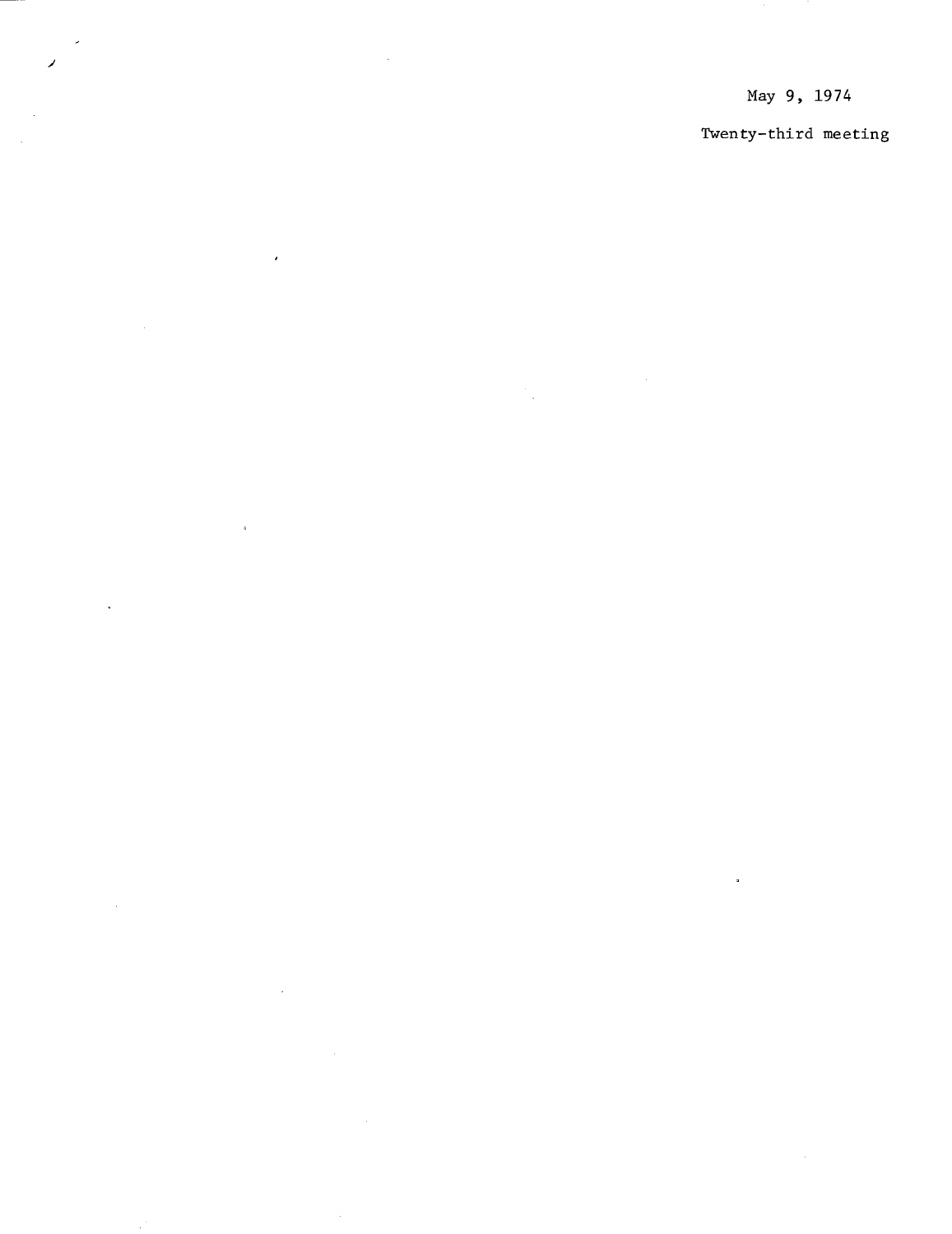# THE UNIVERSITY OF MANITOBA

i<br>E

# **Inter-Departmental Correspondence**

DATE May 6, 1974.

TO Members of Science Executive Committee. **FROM G.** Richardson, Secretary to Executive Committee,

**SUBJECT:** 

The 23rd meeting of the Executive Committee of Faculty Council has been scheduled for Thursday, May 9, 1974, at 1:30 p.m., in the Faculty Conference Room, 250 Allen Building.

### AGENDA

- Adoption of the minutes of the 21st and 22nd meetings held on  $1.$ April 26th and 30th respectively.
- Matters arising therefrom.  $2.$
- Selection of the winners of the University Gold Medal in  $3.$ Science (General) and Science (Honours).
- Discussion on Professor Henry's letter requesting a review of 4. the awarding of the University Gold Medal.
- $5.$ Other business.

### GR/nlh

Enclosures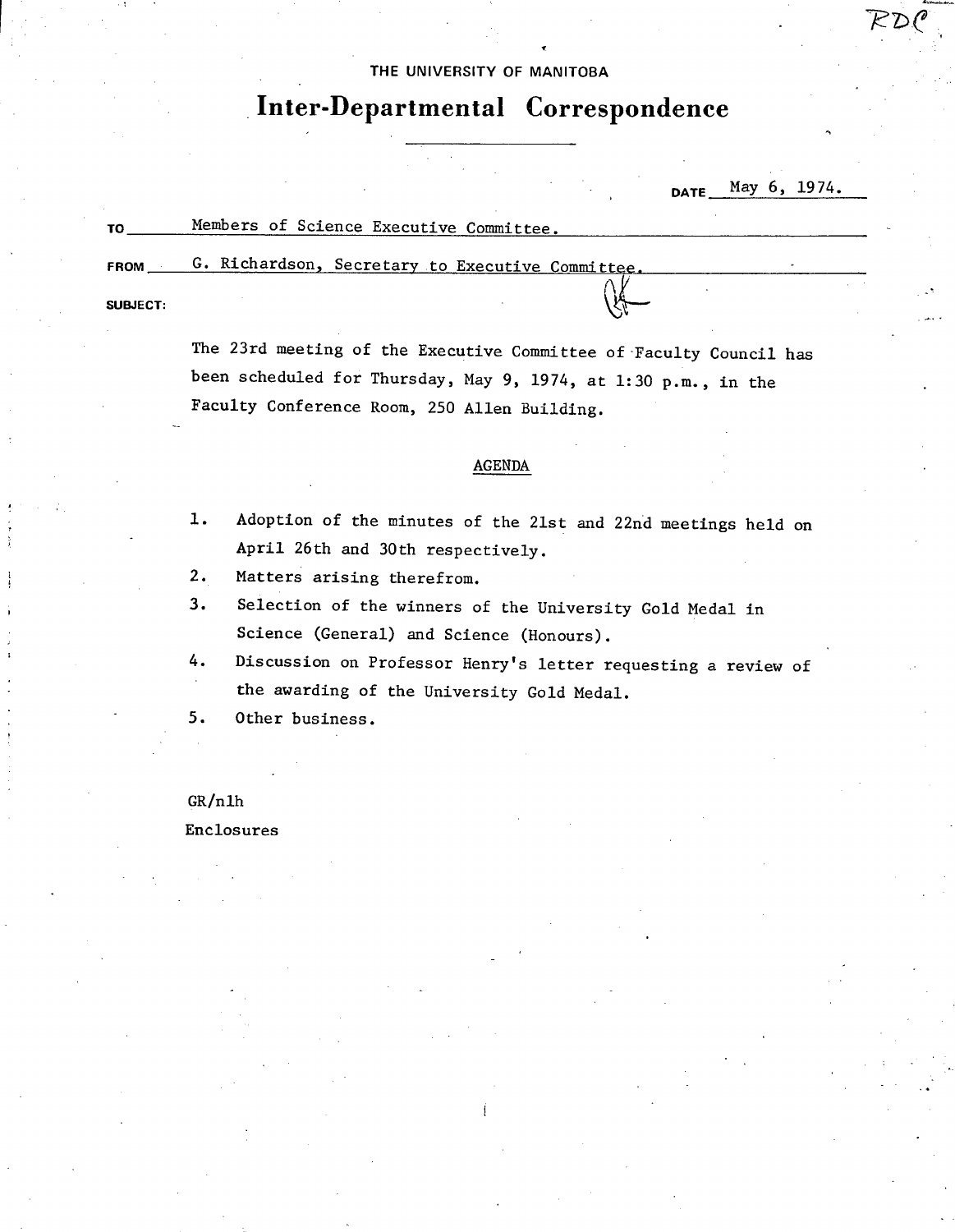Minutes of the twenty-third meeting of the Executive Committee of Faculty Council, held on Thursday, May 9, 1974, at 1:30 p.m., in the Faculty Conference Room, 250 Allen Building.

Members Present: Dean P.K. Isaac, Chairman; Deans I. Cooke and N.E.R. Campbell; Professors B.R. Henry, B.K. Kale, K.W. Stewart, D.N. Burton, B. Macpherson, G.O. Losey, D. Punter; Mr. G. Steindel; G. Richardson, Secretary. Visitor: Mr. R. McDole.

/

#### I. Minutes of the last meetings

The minutes of the twenty-first and twenty-second meetings were not ready for circulation at the time of this meeting and therefore their approval was deferred until next meeting.

#### II. Matters Arising Therefrom

There were no matters arising for discussion.

# III. Gold Medal Winners

The chairman asked Mr. McDole to speak to this matter. Mr. McDole gave a brief explanation on how the gold medal winner had been selected in the past and how the material which had been circulated to the members had been prepared.

After a short discussion it was moved by Dr. Kale (Campbell) that:

"Boreski, Charles Victor, #093125, be awarded the Science Gold Medal (Honours)."

Carried

unanimous

R2C

It was further moved by Dr. Cooke (Losey) that:

"Chmielowiec, Chester Joel, #156395, be awarded the Science Gold Medal (General)."

Carried

nem con

...2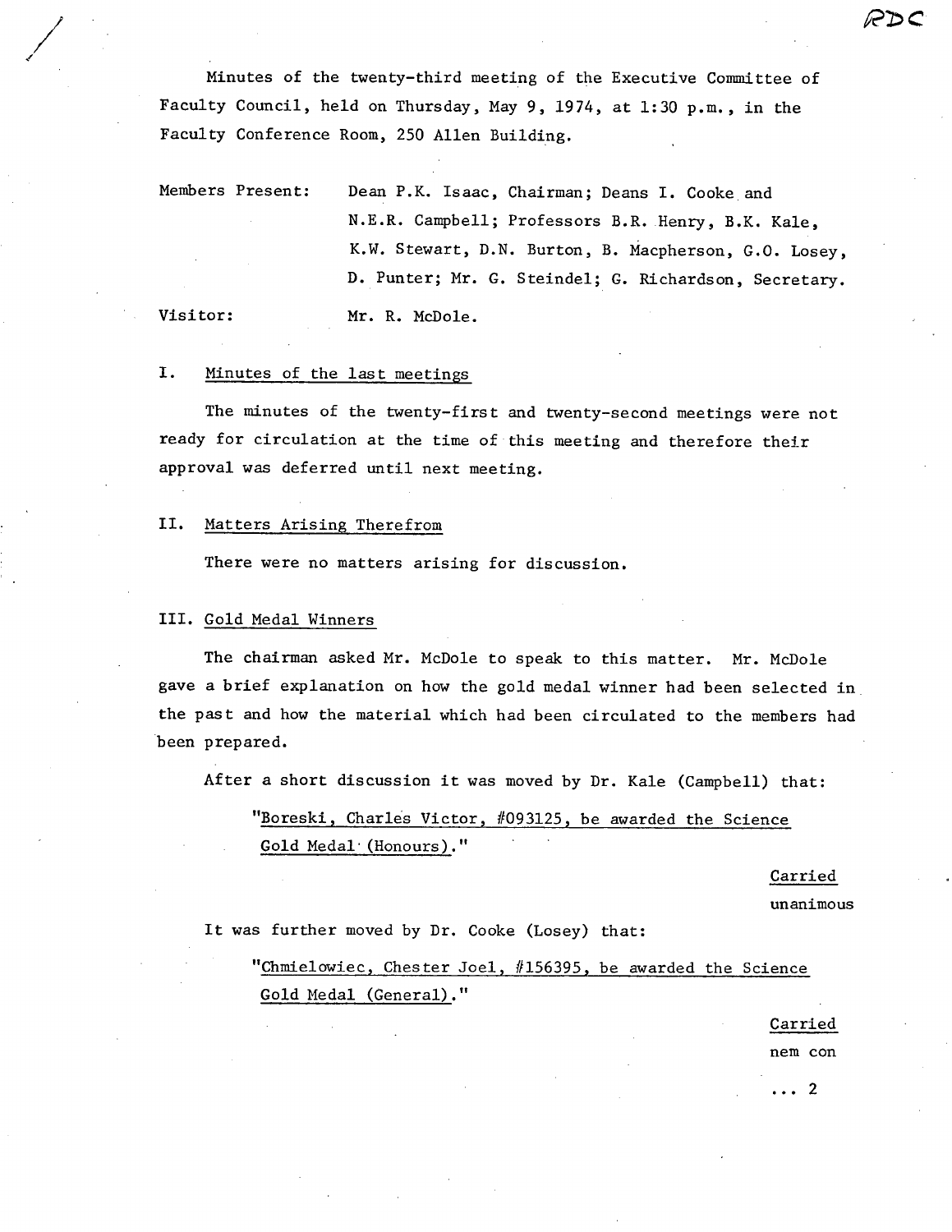## IV. Discussion on Awarding the Gold Medal

The committee agreed that it was a difficult matter to distinguish between many of the students nominated for the awards on the basis of the letter grade marks. In the case of a faculty the size of Science, the numbers of students eligible for the two gold medals was high and many of them had grades that were identical. It was suggested that perhaps Science could award more than two gold medals, say one per department, or even one per group of departments. It was pointed out that one gold medal per department would be awkward, particularly where certain departments were small or in the case outside Science where there were no departments in the faculty. It was noted that the gold medal was awarded for highest standing in a degree program and departments didn't offer degrees. As far as awarding a gold medal for a certain group of departments (e.g. Biological, Mathematical, or Physical Science group) potential problems could be seen where there were programs that overlapped (e.g. Chemistry and Microbiology).

 $-2-$ 

Further discussion brought forth the suggestions that perhaps more awards could be offered at the departmental level, that perhaps more consideration should be given to student performance in years other than the final year and finally, that in the case of ties, the committee might consider the student's complete program.

It was moved by Dr. Cooke (Stewart) that:

"A+'s be used to break ties and that if further tie breaking is necessary then extra courses and work in previous years be considered."

### Carried

With approval of this motion the committee agreed to keep the number of gold medals in the faculty to two, these being one for the general program and one for the honours program.

# V. Other Business

The chairman read a letter that he had received from Senate which requested a faculty recommendation on a proposal from Brandon University to initiate a four year general degree program in Arts and Science.

... 3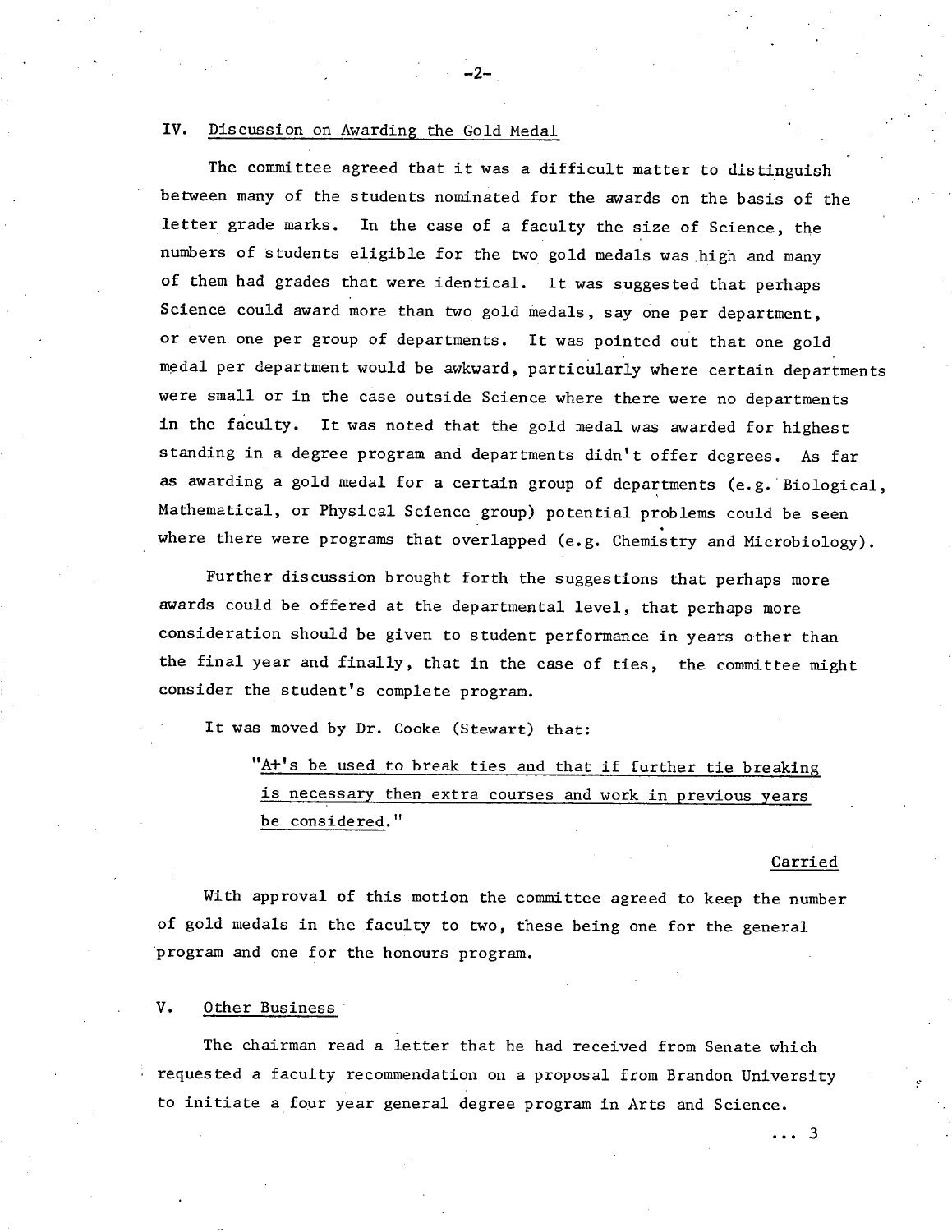The Science departments affected by this proposal were Botany, Zoology, and Earth Sciences. Senate had requested the faculty's reply by May 21st.

-3--.

The members questioned the deadline imposed by Senate, feeling that such an involved matter as this required far more time than had been allowed. The members felt that any reply at this time could only be at a very superficial level.

It was generally the feeling of the committee that a four year general degree program was a good idea. They agreed that there was a place in industry for such a student and such a program would not impinge upon the honours programs.

Dr. Stewart stated that it was unfortunate, this proposal did not come from the University of Manitoba as most members in his department shared the view that such a program was highly desirable. However, he did question the program as put forth by Brandon. Considering the present staff members in Brandon's department of Zoology and the fact that the proposal did not intend to increase the funds allotted to the department, he did not see how a viable fourth year could be accomplished.

Some members of the committee felt that the fourth year was really meant to be a preparatory year in order to get Brandon students into graduate school. The extra year would either develop into a pre-masters year or be expanded in such a way to form a basis for an honours program. The members concurred that there would still exist a very significant difference between the four year general program and an honours program and should Brandon succeed in establishing the four year program it could in no way guarantee graduates direct admittance to graduate school.

Dr. Stewart questioned the fact that the fourth year appeared to be optional and students who decided not to take the extra year graduated with a B.Sc. degree as did those who completed the fourth year. He could not see how both graduates could receive similar degrees. It was his opinion that it might be more appropriate for the three year graduate to receive a diploma. He also questioned how students graduating from other departments in Arts and Science would be distinguished from those in the four year program.